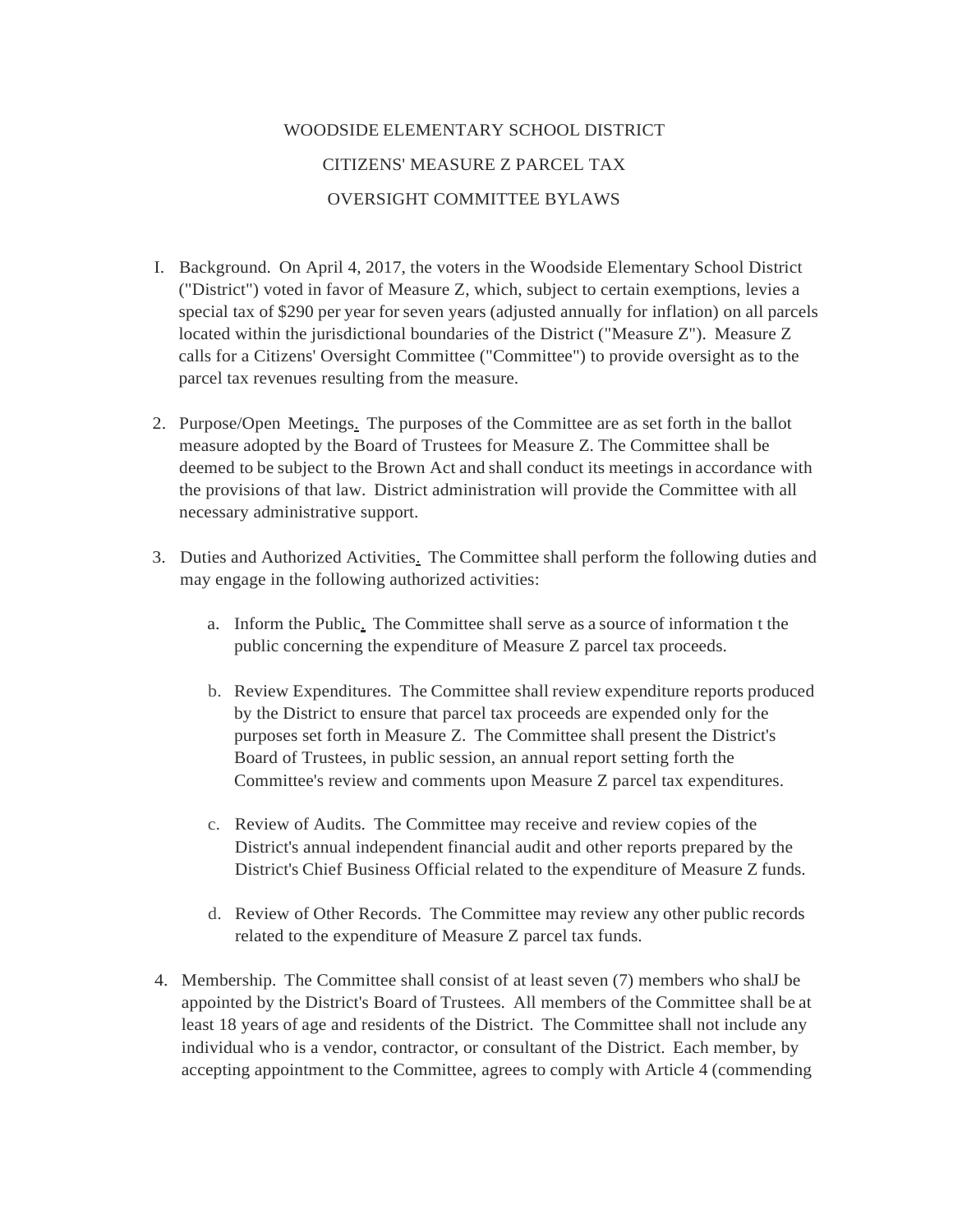with Section 1090) and 4.7 (commending with Section 1125) of Division 4 of Title 1 of the Government Code. The Board of Trustees will fill any vacancies that occur on the Committee. Members shall serve without compensation.

- *5.* Term. Each member shall serve a term of four (4) years, commencing on the date of the first meeting of the Committee. Members may serve two consecutive terms.
- 6. Meetings of the Committee. The Committee shall meet at least twice each year and all meetings shall take place at the District's offices, in Woodside, California. Pursuant to the Brown Act, all meetings shall be open to the public. The date, time and place of Committee meetings shall be determined by the Committee. If a member is unable to attend a meeting, the member shall so inform the Chairperson.
- 7. Officers. The Officers of the Committee shall be a *Chairperson,* who shall preside at all meetings of the full Committee, and a *Vice-Chairperson* who, in the Chairperson's absence or inability to act shall preside at the meetings. If both the Chairperson and Vice-Chairperson are absent or unable to act, the members present shall select one of the members present to act as chairperson *pro tempore,* who, while so acting, shall have all of the authority of the Chairperson. The officers shall be elected annually. Each officer shall be elected upon a nomination of a member to serve as the officer. A member nominated to serve as an officer shall be elected to the office if the nomination receives a majority of the votes of members authorized to vote on the nomination. The officers shall serve for one (1) year terms.
- 8. Quorum. A majority of the members of the Committee shall constitute a quorum for the transaction of business at any meeting of the Committee. The Committee may take action only by a majority vote of the total appointed members of the Committee.
- 9. Agenda. The Committee shall prepare or have prepared an agenda for every meeting which sets forth a brief general description of each item of business to be transacted or discussed at the meeting and the time and location of the meeting. Each agenda shall provide an opportunity for members of the public to address the Committee directly on items of interest to the public that are within the subject matter jurisdiction of the Committee. At least 72 hours prior to the meeting, the agenda shall be posted at the District office.
- 10. Conduct of Business. The items on the agenda shall be considered in order unless the Committee votes to change the order of the agenda. All actions by the Committee shall be by majority vote of the appointed membership of the Committee.